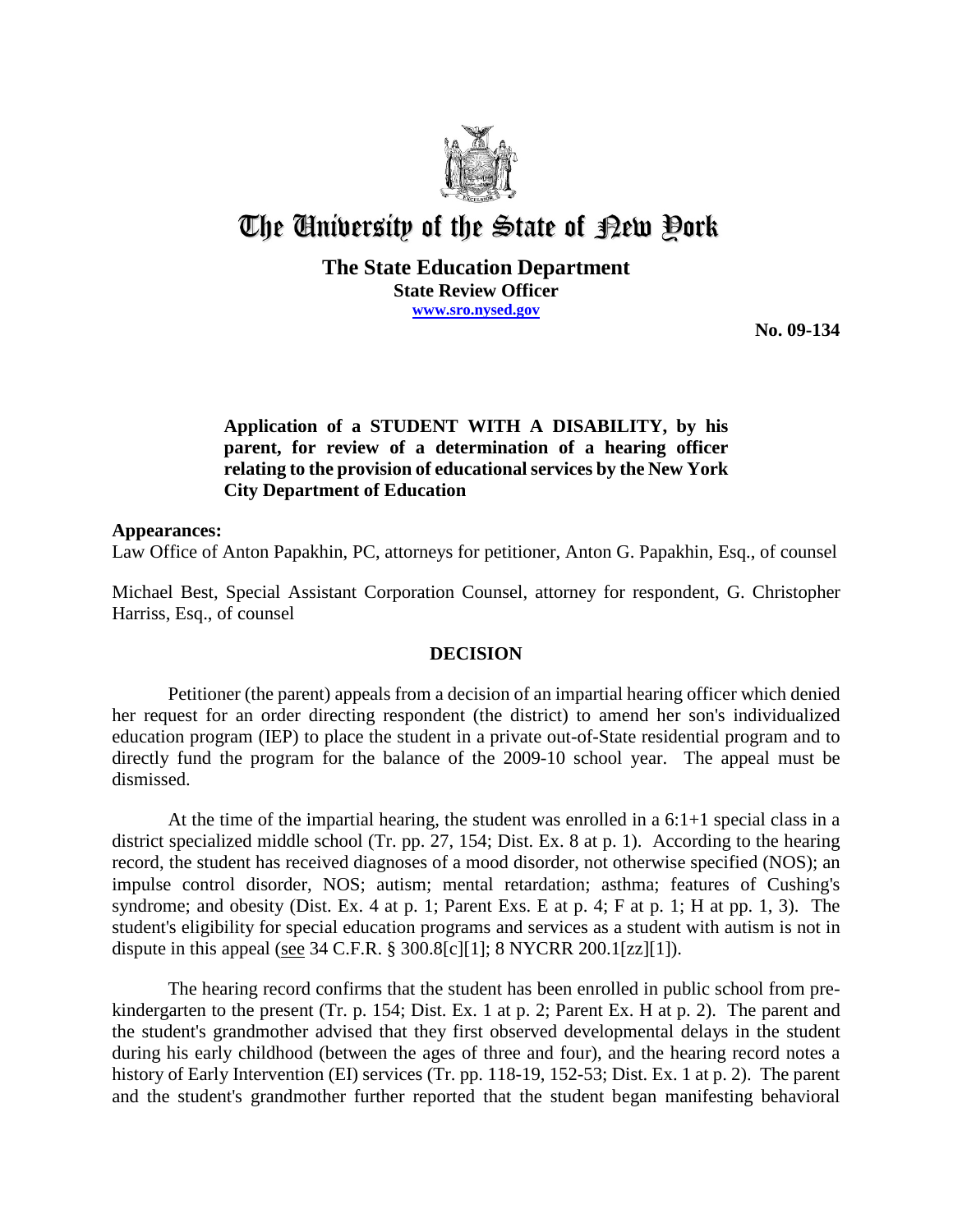concerns in September 2008, when, at ten years of age, the student "trashed" his home; this incident resulted in a two week hospitalization and the initiation of pharmacological treatment (Tr. pp. 121- 25, 153, 156; see Dist. Ex. 5 at p. 1; Parent Ex. E at p. 1). On November 27, 2008, the student was involved in another incident in which, according to the parent, "[h]e began pulling my hair, and kicking me. He was choking my mother and holding her down as well" (Dist. Ex.  $5$  at p. 1).<sup>1</sup> In February 2009, the student was involved in another incident in which he pulled his grandmother's hair (Tr. pp. 125-26; see Dist. Ex. 5 at p. 1). This incident resulted in hospitalization of the student for two days (id.).

On March 19, 2009,<sup>2</sup> the Committee on Special Education (CSE) convened for the student's annual review (Parent Ex. C). In attendance were the student's special education teacher and the parent (id. at p. 2). The CSE recommended continuing the student's classification as a student with autism and recommended a 12-month program consisting of a 6:1+1 special class in a specialized "District 75" school,<sup>3</sup> related services consisting of occupational therapy (OT) twice per week for 30 minutes per session in a 1:1 setting, physical therapy (PT) twice per week for 30 minutes per session in a 1:1 setting, and speech-language therapy three times per week for 30 minutes per session in a 1:1 setting, and the services of a 1:1 paraprofessional throughout the day (id. at pp. 1,  $3-4$ , 12, 14).<sup>4</sup>

In March 2009, the student underwent a third hospitalization after he physically struck the parent and his grandmother, pulled their hair, and held them down (Tr. pp. 126-27, 158-59; Dist. Ex. 5 at p. 1; Parent Ex. E at p. 1).

In April or May 2009, the student's grandmother visited the residential program at the Judge Rotenberg Center (JRC) in Massachusetts, identified in the hearing record as a non-profit private school that the Commissioner of Education has approved as a school with which districts may contract to instruct students with disabilities (Tr. pp. 128-31, 173-77; see 8 NYCRR 200.1[d], 200.7). On May 1, 2009, JRC formally accepted the student into its residential program (Parent Ex. J).

On May 5, 2009, the district's social worker interviewed the parent and updated the student's social history due to the parent's "behavior concerns" regarding the student (Dist. Ex. 1 at p. 1). The social history update report revealed that "[a]cademically, [the student] is okay" (id. at p. 2). Behaviorally, the parent stated to the social worker "that [the student] gets a lot of tantrums, likes to hit, fight, and pull hair," adding that "he attends school regularly with minimum

<sup>&</sup>lt;sup>1</sup> The student's grandmother referenced an incident occurring "around January or February [2009]," in which the student was pulling her hair, but it is unclear from the hearing record if she is referring to the November 27, 2008 incident or the subsequent incident (Tr. pp. 125-26).

<sup>&</sup>lt;sup>2</sup> In the exhibit list attached to the impartial hearing officer's decision, the impartial hearing officer erroneously ascribes a date of "March 9, 2009" to the resultant IEP developed at this CSE meeting (IHO Decision at p. 8; see Parent Ex. C).

<sup>&</sup>lt;sup>3</sup> While not identified in the hearing record, the reference is presumably to the district's District 75 (see http://schools.nyc.gov/Offices/District75/default.htm).

<sup>&</sup>lt;sup>4</sup> The March 19, 2009 IEP did not contain dates delineating the duration of the recommended program (see Parent Ex. C at p. 2).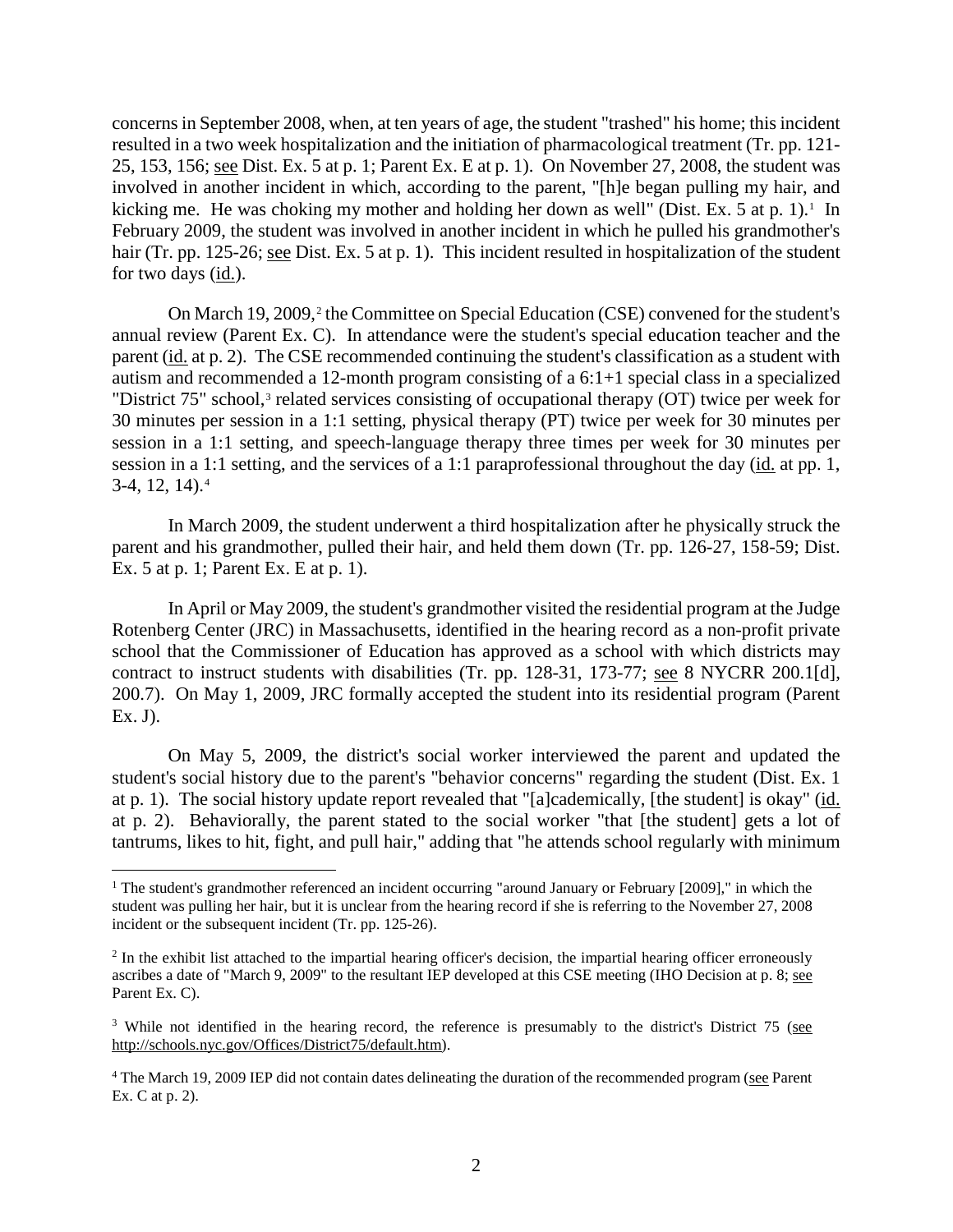absences" (id.). The parent informed the social worker that the student was treated by a private psychiatrist every two weeks and was continuing with pharmacological treatment for his tantrums (id.). The social worker gleaned that the parent believed that the student needed residential placement "due to his behavior at home" (id. at p. 3).

On May 17, 2009, "after an episode of significant aggression toward his grandmother in the home," the student was again hospitalized (Parent Ex. E at pp. 1, 3; see Tr. pp. 127, 159-60; Dist. Ex. 5 at p. 1). On May 27, 2009, the student was discharged with a "strong" recommendation from the treatment team that he "be considered for residential placement due to difficulties at home" (Parent Ex. F at p. 5).

On June 8, 2009,<sup>5</sup> the student's special education teacher prepared a student progress report (Dist. Ex. 2). With regard to the student's academic functioning, the special education teacher reported that the student could identify all upper and lower case letters, could identify pictures, and was working on matching words to pictures (id. at p. 1). In math, he was able to identify numbers 1 through 40, could accurately match coins to a designated amount, could demonstrate 1:1 correspondence, and was able to recognize colors (id.). The special education teacher confirmed that the student "ha[d] a 1:1 paraprofessional with him at all times," and "work[ed] independently on specific programs;" however, she also noted that the student "ha[d] a very short attention span. He complete[d] his programs however at a slow rate" (id.). With regard to social/emotional functioning, the special education teacher opined that the student "thrive[d] in a structured environment. He follow[ed] [the] schedule and the routine of the class" while adding that his "[s]ocialization skills [were] low" ( $\underline{id}$  at p. 2). She concluded the progress report by recommending that the student continue to receive the services of a 1:1 paraprofessional in the educational setting, commenting that the student "completes his programs in a 1:1 setting" and performs optimally with a 1:1 paraprofessional, and surmising that in comparison to his peers, the student had made progress during that school year (id.; see Tr. pp. 28-30).

On June 12, 2009, the student's private psychiatrist forwarded a letter to the CSE relative to the student's upcoming CSE review (Dist. Ex.  $3$ ).<sup>6</sup> The private psychiatrist confirmed that thestudent had been hospitalized on four separate occasions since October 20087 and characterized his then current condition as "unstable, despite psychiatric medications and social interventions" (id.). He further apprised that the student's "behavior remains disruptive and aggressive" despite

 $5$  The hearing record indicates that the student's special education teacher signed the progress report on June 9, 2009 (Dist. Ex. 2 at p. 2).

<sup>&</sup>lt;sup>6</sup> The hearing record contains duplicative exhibits. For the purposes of this decision, only District exhibits were cited in instances where both a District exhibit and a Parent exhibit were identical. It is the responsibility of the impartial hearing officer to exclude evidence that he determines to be irrelevant, immaterial, unreliable, or unduly repetitious (8 NYCRR 200.5[j][3][xii][c]; <u>see Application of the Bd. of Educ.</u>, Appeal No. 09-124; Application of a Student with a Disability, Appeal No. 09-096; Application of a Student with a Disability, Appeal No. 09- 079; Application of a Student with a Disability, Appeal No. 09-038; Application of a Child with a Disability, Appeal No. 07-119; Application of the Bd. of Educ., Appeal No. 06-074).

<sup>&</sup>lt;sup>7</sup> The hearing record references another incident occurring on an unspecified day in June 2009 in which the student was taken to the hospital, but was not admitted (Dist. Ex. 5; Parent Ex. H at p. 1).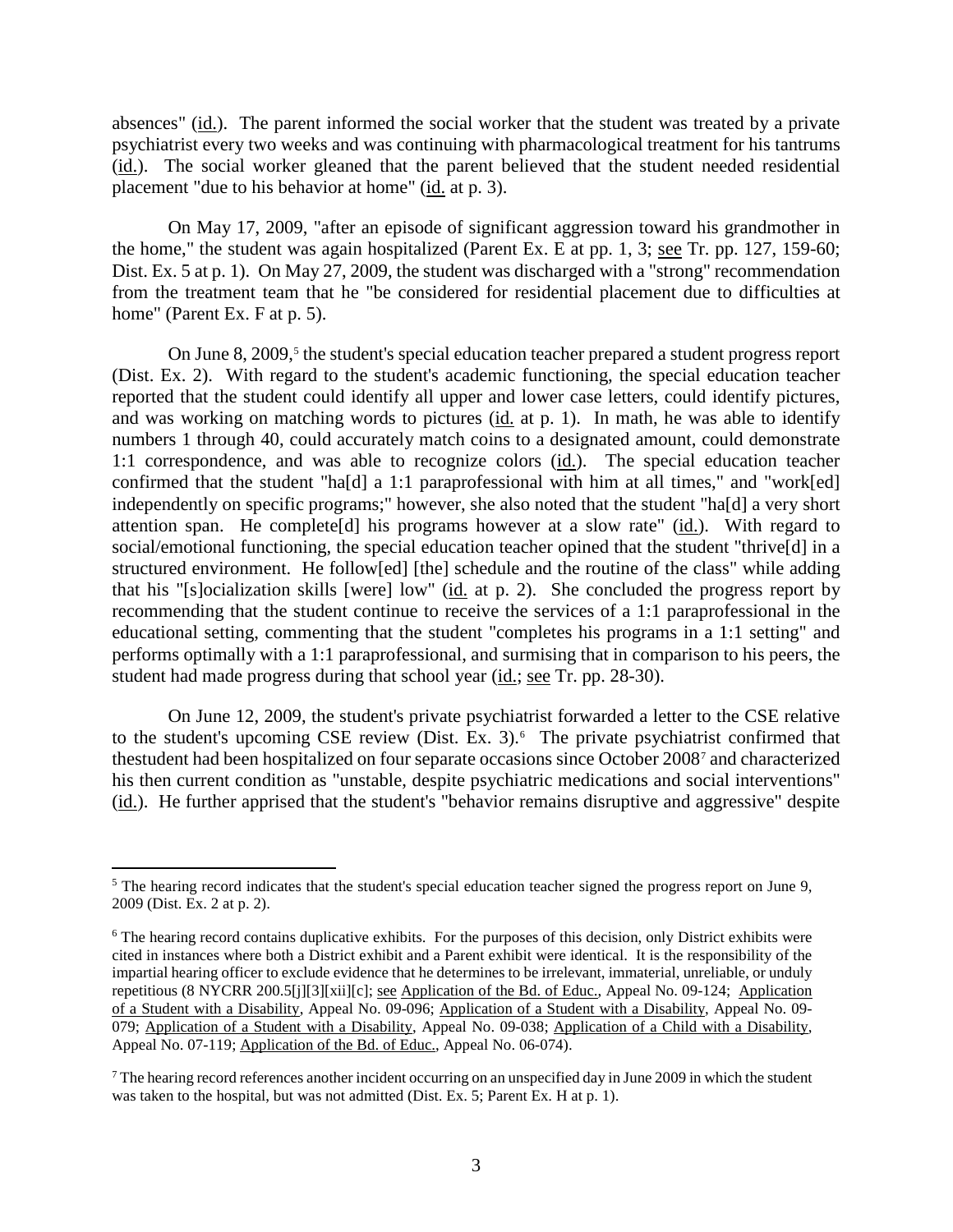pharmacological interventions, and concluded "[t]he recommendation is to start the process for placement in a [r]esidential facility to ensure adequate medical and psychiatric care" (id.).

On June 15, 2009, at the parent's request, the district's school psychologist conducted a psychoeducational reevaluation of the student (Dist. Ex. 4). The school psychologist noted that the student exhibited "extreme behavioral problems at home that include over eating, hitting family members with his toys, breaking glass frames and vases, pulling family members' hair and kicking them. In contrast, his behavior at school does not include the extreme behaviors exhibited at home" (id. at pp. 1, 3). However, the reevaluation report also noted two in-school incidents in which the student allegedly "attacked" a teacher in the cafeteria and physically struck a bus driver and bus matron (id. at p. 2). The school psychologist characterized the student's overall academic and cognitive functioning as "extremely delayed" and reported that he "is functioning at the low end of his class" (id. at pp. 1, 3). The school psychologist commented that "[a]ccording to his teacher he is progressing well in her class" and "his behavior is not negatively impeding upon his academic progress at this time" (id. at pp. 2-3). While attempting to administer the Test of Non-Verbal Intelligence (TONI) to the student, she reported that the student was "non-testable," as he persisted in "pick[ing] at a cut on his lip until it bled" (id.; see Tr. pp. 84, 87-89).<sup>8</sup> However, she also observed the student "working appropriately" with his paraprofessional in the classroom, "seated correctly and using flash cards for instructional purposes" (Dist. Ex. 4 at p. 3). The school psychologist stated that the reevaluation would be shared with the parent and the CSE "to be combined with further multidisciplinary reports to decide on the most appropriate setting for [the student]" (id.).

On June 18, 2009, the parent and the student's grandmother forwarded separate correspondence to the district requesting that the student "be re-evaluated and placed in an appropriate environment for his education and well being" and identifying JRC as the preferred residential placement (Dist. Exs. 5; 6; see Tr. p. 138).

On June 19, 2009, the CSE convened for a "Requested Review" meeting to develop an educational program for the 2009-10 school year, with a district representative who was also the "site coordinator;" two school psychologists, one of whom conducted the student's June 15, 2009 psychoeducational reevaluation; a special education teacher; an "SLP;"9 an additional parent member; the parent; and the student's grandmother in attendance (Dist. Ex. 8 at pp. 1-2). The June 19, 2009 CSE recommended the identical program contained in the March 19, 2009 IEP (compare Dist. Ex. 8 at pp. 1-4, 8, 11, with Parent Ex. C at pp. 1, 3-4, 12, 14). The June 19, 2009 IEP listed effective dates of July 5, 2009 to June 18, 2010 (Dist. Ex. 8 at p. 2). The June 19, 2009 CSE noted in the IEP that it considered several alternative programs, including an 8:1+1 setting, which it ultimately rejected because the CSE did not believe that it would adequately address the student's cognitive, social/emotional, and speech delays; a 12:1+4 setting or a day treatment program, which it ultimately rejected because the CSE believed that the student was progressing in his then current setting and it did not deem a more restrictive setting to be warranted; and a residential setting, which it ultimately rejected because the CSE "explained to the parent that [the student's] behavior

<sup>&</sup>lt;sup>8</sup> The psychoeducational reevaluation report does not identify which edition of the TONI was administered by the school psychologist.

<sup>&</sup>lt;sup>9</sup> Although not defined in the hearing record, "SLP" is presumed to stand for "speech-language pathologist."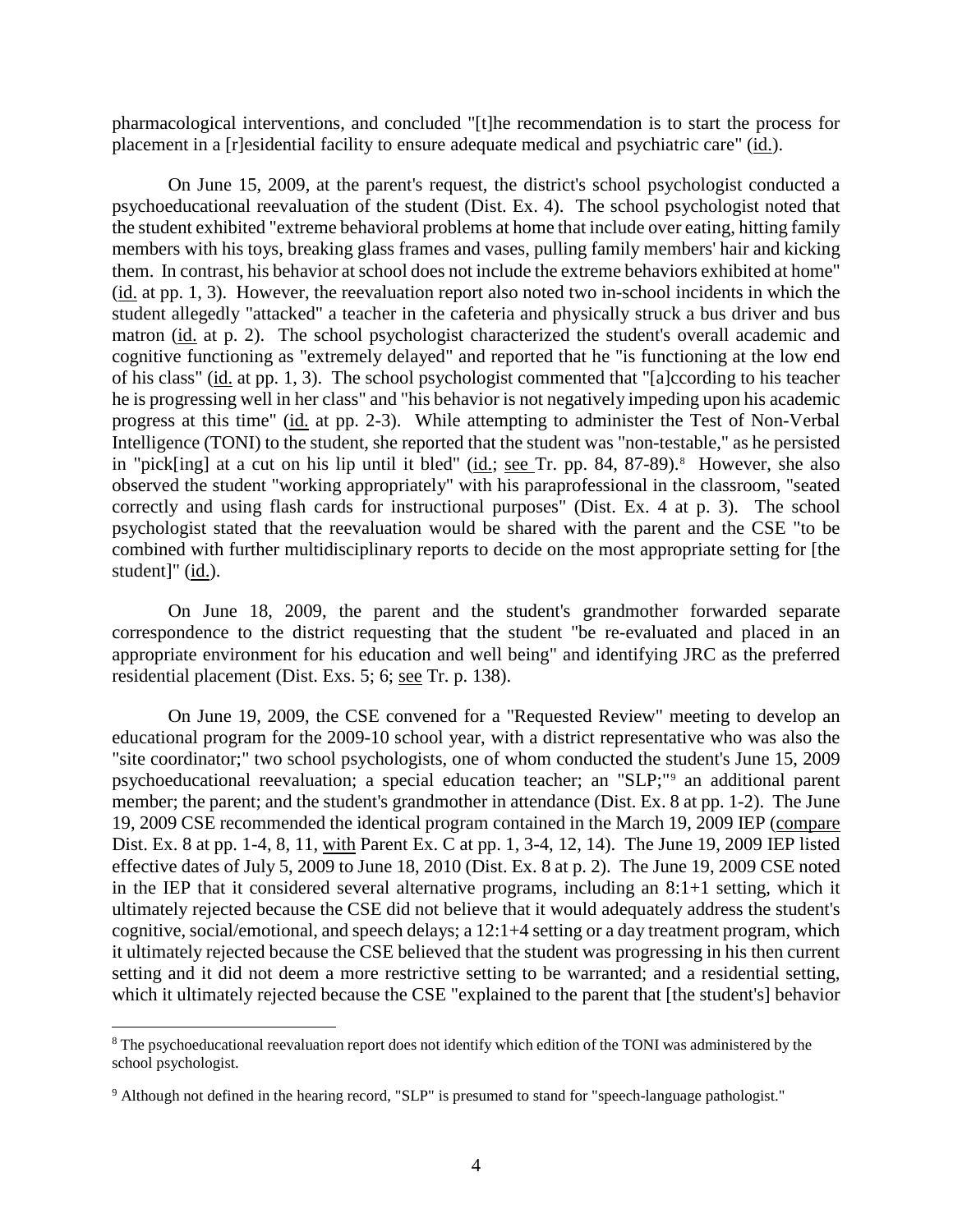at school d[id] not warrant this restrictive placement" (id. at p. 10; see Tr. pp. 89-90). On June 25, 2009, the district forwarded a copy of the June 19, 2009 IEP and "any other supporting documents that may have been used to construct the IEP" to the parent and indicated that if the parent had any questions, she should contact the person listed on the letter (Dist. Ex. 7).

On July 10, 2009, a private agency assisting the parent in her attempt to secure home-based services for the student conducted a "psychosocial" evaluation of the student (Parent Ex. H at pp. 1, 3-4; see Tr. pp. 107-11). It appears from the hearing record that the resultant evaluation report was based upon a two hour interview with the parent, as it contains only background history information and is devoid of clinical observations (Parent Ex. H). Included among the evaluator's five recommendations for the student were obtaining weekend and emergency respite services for the student, assigning a case manager to oversee his case, continuing his then current program of related services, securing a residential placement for the student, and conducting a psychological examination of the student (id. at p. 4). I note that although the comprehensive psychological evaluation indicated that "a comprehensive psychological evaluation" of the student was scheduled for August 18, 2009, the hearing record contains neither any indication that such evaluation took place, nor a copy of any resultant report (id. at p. 1).

On August 17, 2009, the parent, through counsel, filed a due process complaint notice alleging that the district failed to offer the student a free appropriate public education (FAPE)<sup>10</sup> on both procedural and substantive grounds (Parent Ex. A). The complaint referenced the educational program developed at the March 19, 2009 CSE meeting, but failed to specify the parent's specific concerns regarding both the March 19, 2009<sup>11</sup> and the June 19, 2009 IEPs, generally stating that the program recommended therein was "ineffective for her child" and was "inappropriate for her child and deprive[d] him of FAPE" (id. at p. 2). The parent sought an order from an impartial hearing officer directing immediate placement of the student at JRC, and posited that "JRC's residential setting is the least restrictive environment [LRE] in which [the student] can make reasonable academic and emotional progress" (id.). The due process complaint notice stated that the parent "reserved the right" to unilaterally enroll the student at JRC at district expense "on or after ten (10) school days" after the district received the complaint, and, alternatively, requested an order from an impartial hearing officer compelling the district to directly fund the student's tuition at JRC for the 2009-10 school year (id. at pp. 2-3).

(20 U.S.C. § 1401[9]; see 34 C.F.R. § 300.17).

<sup>&</sup>lt;sup>10</sup> The term "free appropriate public education" means special education and related services that--

<sup>(</sup>A) have been provided at public expense, under public supervision and direction, and without charge;

<sup>(</sup>B) meet the standards of the State educational agency;

<sup>(</sup>C) include an appropriate preschool, elementary school, or secondary school education in the State involved; and

<sup>(</sup>D) are provided in conformity with the individualized education program required under section 1414(d) of this title.

 $11$  In the due process complaint notice, parent's counsel erroneously identified the date of this IEP as "March 9, 2009," instead of the correct date of March 19, 2009 (compare Parent Ex. A at p. 2, with Parent Ex. C at pp. 1-2).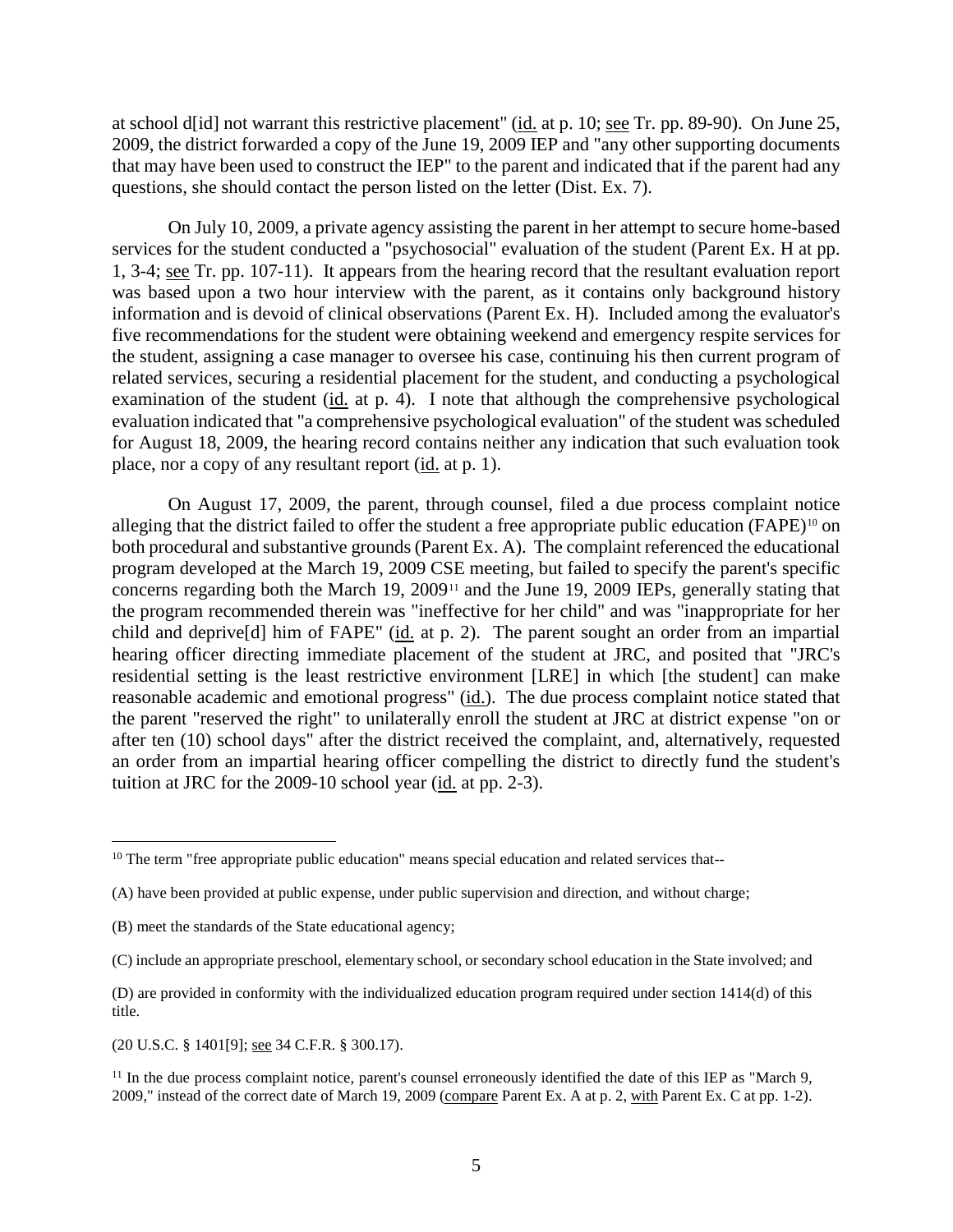On September 2, 2009, the district responded to the parent's due process complaint notice (Parent Ex. B). In its response, the district confirmed its recommendation of a 6:1+1 special class in a District 75 school with related services consisting of PT, OT, speech-language therapy, and a "crisis paraprofessional;" maintained that the June 19, 2009 CSE relied upon a psychoeducational evaluation and a classroom observation of the student in developing its recommendations; and contended that the June 19, 2009 IEP as developed was reasonably calculated to enable the student to obtain meaningful educational benefits (id. at pp. 2-3).

According to the hearing record, the student was hospitalized for approximately ten days as the result of another behavioral incident occurring in school during the last week of September 2009, the specifics of which are not explained in the hearing record, and the student returned to school on October 2, 2009 (Tr. pp. 66-68).

On October 2, 2009, an impartial hearing convened and concluded on October 6, 2009, after two days of testimony. In a decision dated October 22, 2009, the impartial hearing officer determined that the special education program recommended in the June 19, 2009 IEP was appropriate for the student, noting that it provided both the Treatment and Education of Autistic and Related Communication Handicapped Children (TEACCH) and Applied Behavioral Analysis (ABA) methodologies on a daily basis, and opining that the recommended program "more than appropriately addressed [s]tudent's academic needs" (IHO Decision at p. 5). The impartial hearing officer further concluded that "the provision of a [m]anagement paraprofessional has been successful in appropriately addressing [s]tudent's behavioral and management needs" (id.). While acknowledging that the testimony of the parent and the student's grandmother evidenced that they saw the student as a threat to their physical well-being due to his aggressiveness and size, the impartial hearing officer concluded that these concerns were not the responsibility of the district, which was solely charged with providing the student with a FAPE for the 2009-10 school year (id.). Nor did the impartial hearing officer find merit in the parent's contention that the student's periodic absences from school due to his multiple hospitalizations presented an "educational concern" for the district (id. at pp. 5-6). The impartial hearing officer further determined that the recommendation in one of the hospital discharge reports that the student attend a residential placement was made "'due to difficulties at home'" (id.). Consequently, the impartial hearing officer dismissed the parent's due process complaint notice in its entirety (id. at p. 6).

The parent, through counsel, appeals, seeking annulment of the impartial hearing officer's decision and an order from a State Review Officer directing the district to amend the student's IEP to place the student at JRC for the balance of the 2009-10 school year, or, alternatively, for an order directing the district to prospectively fund the student's tuition for the 2009-10 school year directly to JRC. The parent adduces three principal arguments in the petition. First, she contends that the impartial hearing officer erroneously determined that the district's recommended program was appropriate for the student because: (1) although the district's special education teacher testified that the student was "doing fine" behaviorally and educationally in the district's recommended class, during a subsequent CSE meeting she was among the CSE members recommending a residential placement for the student; (2) contrary to the impartial hearing officer's determination, the district failed to produce any clinical or factual support for its determination that the student's behavior could be adequately managed in the district's recommended program; (3) none of the district's witnesses proffered any evaluative data demonstrating that the student made any reasonable academic or social/emotional progress during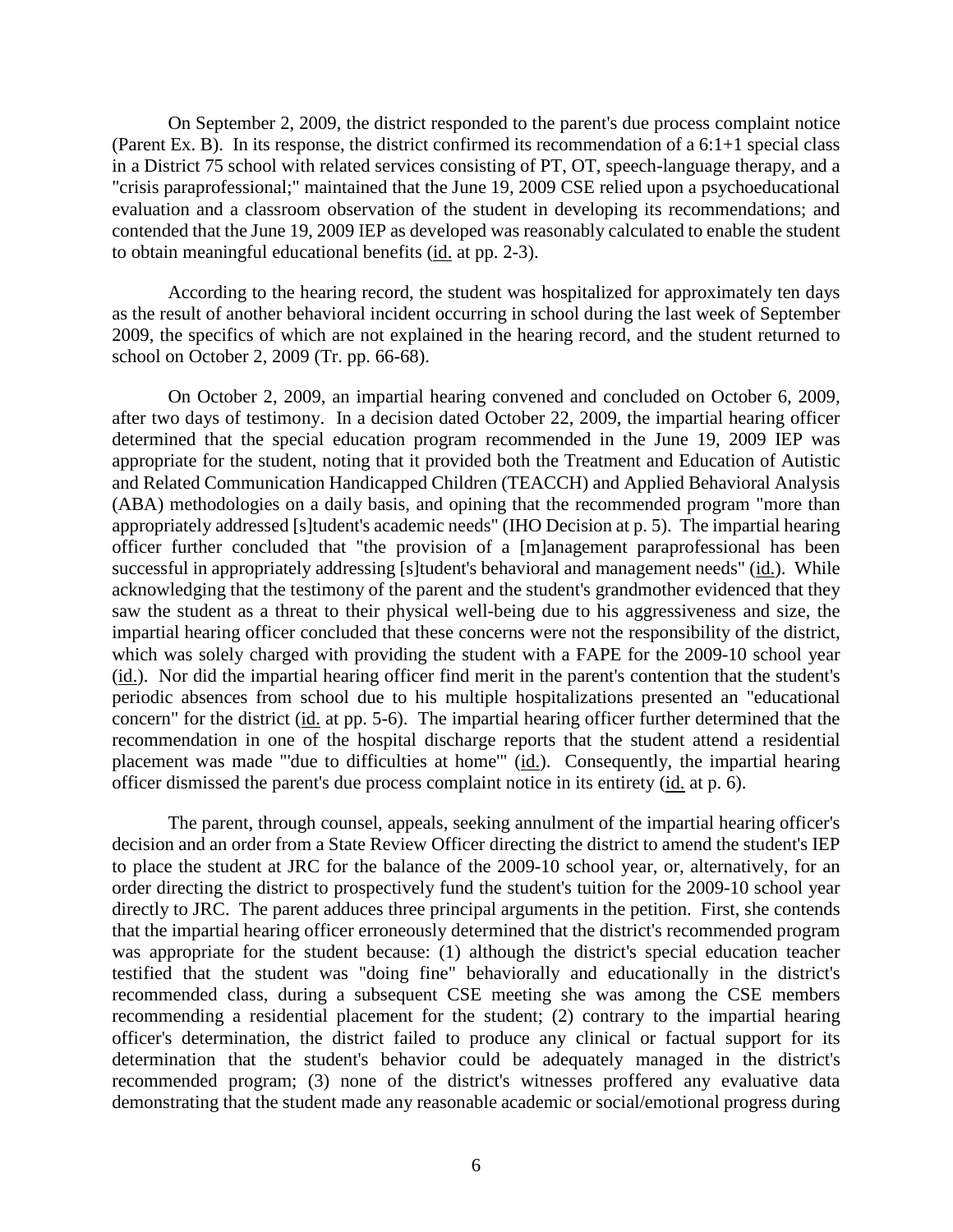the past school year; and (4) the district failed to meet its burden of proving that it offered the student a FAPE in the LRE. Second, she argues that she met her burden of proving that JRC is an appropriate residential placement for the student. Third, she maintains that equitable considerations support her request for residential placement of the student at JRC for the 2009-10 school year. The parent attached additional evidence to her petition for consideration on appeal.

Through counsel, the district answers, contending that it is in the process of attempting to place the student in one of several State-approved non-public residential programs within the State, and that at least one such program was reviewing the student's application for enrollment as of December 21, 2009. The district also raises three affirmative defenses, alleging first that the evidence contained in the hearing record demonstrates that the district offered the student a FAPE for the 2009-10 school year because: (1) the June 19, 2009 IEP was reasonably calculated to confer meaningful educational benefits upon the student in the LRE; (2) the evidence contained in the hearing record also demonstrates that at the time of the formulation of the June 2009 IEP, the student's disability was not adversely affecting his educational progress (as contrasted to his behavior at home), therefore relieving the district of an obligation to fund the non-education related portions of a residential program under the Individuals with Disabilities Education Act (IDEA); in the alternative, the district maintains that even if it was under such an obligation, the CSE's recommendation that the student receive a full-time behavior management paraprofessional addressed the student's behaviors, and refutes the parent's argument that the district's failure to conduct a functional behavioral assessment (FBA) or develop a behavioral intervention plan (BIP) deprived the student of a FAPE; and (3) the district is not required to fund a residential program deemed necessary to "generalize" skills learned by the student in the school environment; furthermore, even if the IDEA required such funding, the parent failed to demonstrate how a residential program would be necessary for the student in order to generalize such skills. Next, the district asserts that the issue of the appropriateness of JRC's program for the student for the balance of the 2009-10 school year is not yet ripe for adjudication as a matter of law because the parent is not immediately entitled to a residential program outside of the State without first exhausting in-State residential placement possibilities. Finally, the district counters that even if the district did not provide the student with a FAPE for the 2009-10 school year, the parent is not entitled to prospective or direct tuition funding as a matter of law. 12 The parent submitted a reply to the district's answer.

At the outset, I will address several procedural matters arising on appeal. First, by letter dated December 23, 2009, the district requests that the parent's reply be rejected because it exceeds the permissible scope of a reply under the State regulations. Pursuant to State regulations, a reply is limited to any procedural defenses interposed by a respondent or to any additional documentary

<sup>&</sup>lt;sup>12</sup> In the answer, the district misreads Application of the Dep't of Educ., Appeal No. 09-001. Under certain circumstances, the issuance of an order directing placement of a student at a State-approved private school to ensure that a FAPE is offered would be appropriate (see Sch. Comm. of Burlington v. Dep't of Educ., 471 U.S. 359, 369-71 ["In a case where a court determines that a private placement desired by the parents was proper under the Act and that an IEP calling for a placement in a public school was inappropriate," the United States Supreme Court held, "it seems clear beyond cavil that 'appropriate' relief would include a prospective injunction directing the school officials to develop and implement at public expense an IEP placing the child in a private school"]; Application of a Child with a Disability, Appeal No. 08-103; see also 34 C.F.R. § 300.104; 8 NYCRR 200.6[j]). Therefore, the district's argument on this point, given the placement sought by the parents, is without merit.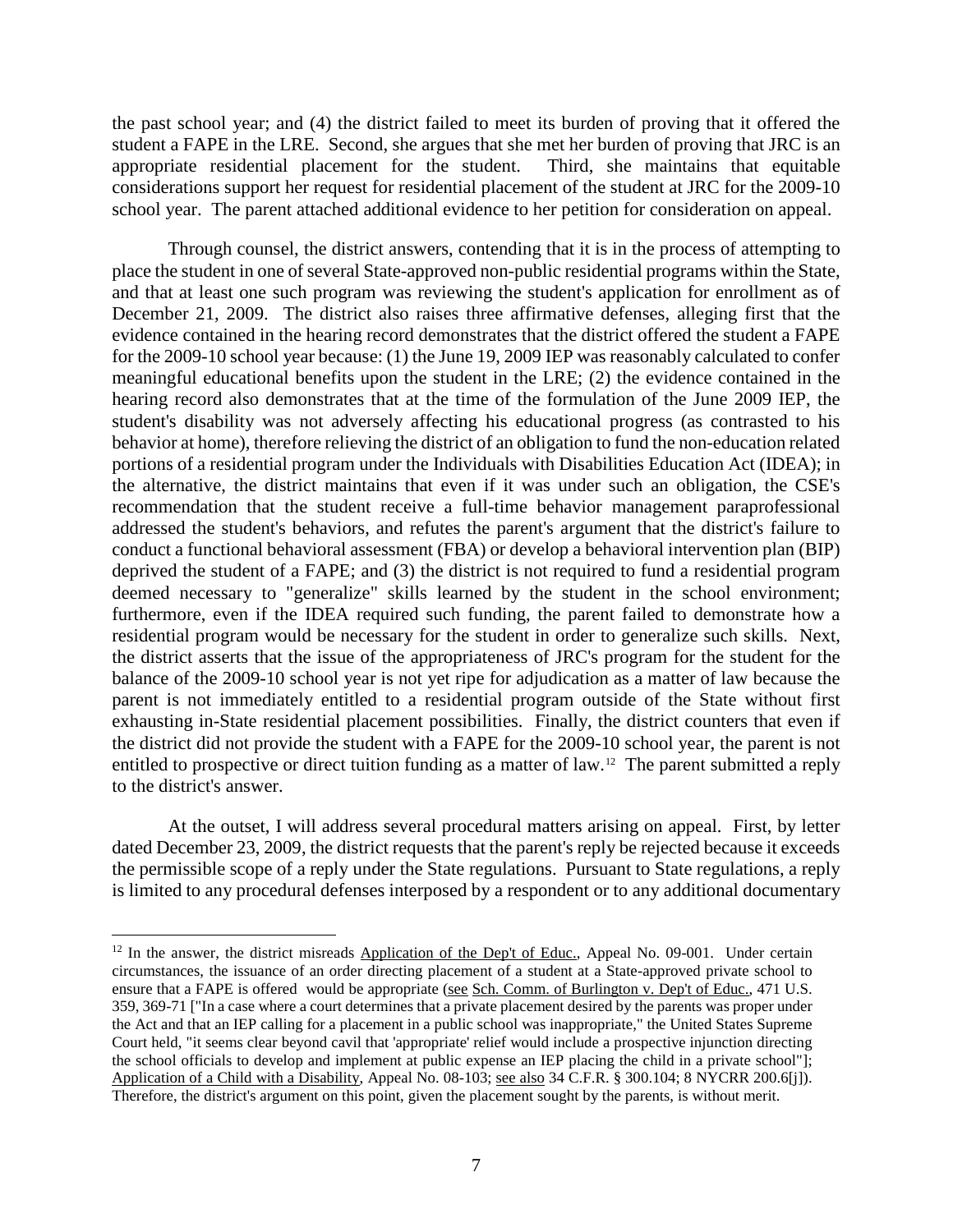evidence served with the answer (8 NYCRR 279.6; see Application of a Student with a Disability, Appeal No. 08-036; Application of a Child with a Disability, Appeal No. 06-046). In this case, the district did not serve any additional evidence with its answer. Accordingly, I will accept and consider the reply only to the extent that it responded to procedural defenses interposed by the district (see Application of a Student with a Disability, Appeal No. 09-034; Application of a Student with a Disability, Appeal No. 08-036; Application of a Student with a Disability, Appeal No. 08-031; Application of a Student with a Disability, Appeal No. 08-028; Application of a Student Suspected of Having a Disability, Appeal No. 08-002).

Next, the parent requests that I consider additional documentary evidence in the form of an IEP dated October 16, 2009, developed subsequent to the impartial hearing, which is attached to the petition as "Parent Ex. Q."13 Generally, documentary evidence not presented at an impartial hearing may be considered in an appeal from an impartial hearing officer's decision only if such additional evidence could not have been offered at the time of the hearing and the evidence is necessary in order to render a decision (see, e.g., Application of a Student with a Disability, Appeal No. 09-098; Application of a Student with a Disability, Appeal No. 09-085; Application of the Bd. of Educ., Appeal No. 08-126; Application of a Student with a Disability, Appeal No. 08-107; Application of the Dep't of Educ., Appeal No. 08-061; Application of the Dep't of Educ., Appeal No. 08-044; Application of the Dep't of Educ., Appeal No. 08-037; Application of a Student with a Disability, Appeal No. 08-030; Application of the Dep't of Educ., Appeal No. 08-024; Application of a Student with a Disability, Appeal No. 08-003; Application of the Dep't of Educ., Appeal No. 07-140; Application of a Child Suspected of Having a Disability, Appeal No. 07-042; Application of the Bd. of Educ., Appeal No. 07-005; Application of a Child with a Disability, Appeal No. 06-058; Application of the Bd. of Educ., Appeal No. 06-044; Application of the Bd. of Educ., Appeal No. 06-040; Application of a Child with a Disability, Appeal No. 05-080; Application of a Child with a Disability, Appeal No. 05-068; Application of a Child with a Disability, Appeal No. 05-020; Application of the Bd. of Educ., Appeal No. 04-068). In the instant matter, the evidence in question did not exist at the time of the impartial hearing, and, in my determination, is necessary in order to render a decision. Furthermore, not only does the district not object to the introduction of this additional documentary evidence, but it also incorporates the October 16, 2009 IEP directly into its answer (Answer ¶¶ 66-67, 82). Accordingly, I will consider it in this appeal for the limited purpose of establishing: (1) that another IEP has been created subsequent to the formulation of the IEPs in dispute herein; and (2) that the district now concurs with the parent that a residential placement is appropriate for the student.<sup>14</sup>

The October 16, 2009 CSE meeting was attended by a school psychologist who also acted as district representative, the student's special education teacher from the district, the assistant

<sup>&</sup>lt;sup>13</sup> According to the hearing record, at the conclusion of the impartial hearing, the district agreed to reconvene the CSE to revisit the issue of the appropriateness of a residential placement for the student based upon the July 10, 2009 private psychosocial evaluation (Parent Ex. H) and the student's hospitalization at the end of September 2009, neither of which were considered by the June 19, 2009 CSE (Tr. pp. 214-18). The parties' dispute neither that the CSE did in fact reconvene on October 16, 2009, nor that the document attached to the petition as "Parent Exhibit Q" is the resultant IEP from that CSE meeting.

 $<sup>14</sup>$  In the reply, parent's counsel indicates that the parent has filed a separate due process complaint notice relative</sup> to the October 16, 2009 IEP and is proceeding in that appeal "without prejudice to her rights and claims asserted in this … appeal" (see Parent Reply ¶5).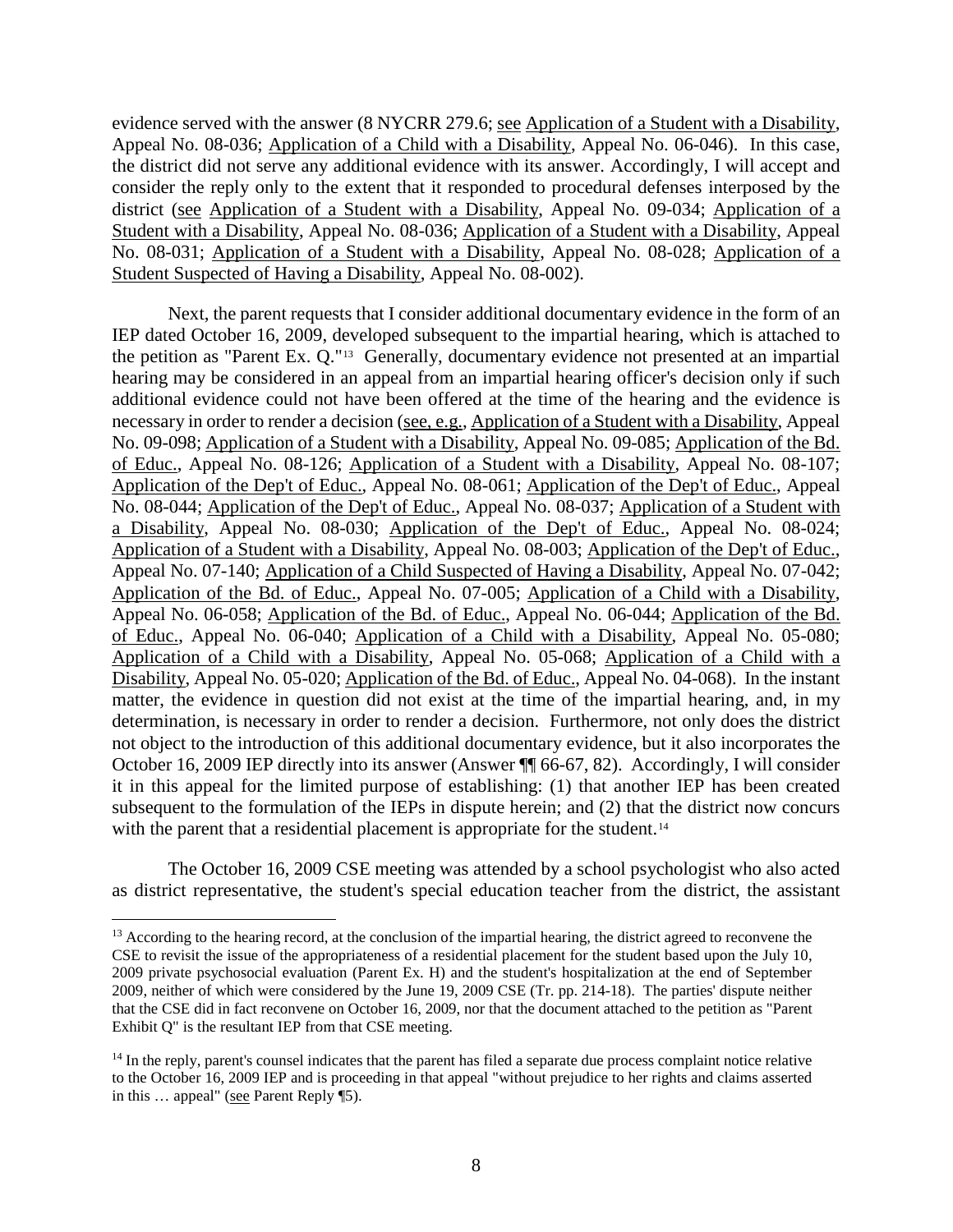principal, the site coordinator, an additional parent member, and the parent (Parent Ex. Q at p. 2).15 With regard to the student's social/emotional performance, the CSE noted that "[e]xtensive collected documentation attest[s] to aggressive behaviors towards peers and staff alike. [The student] grabs, pushes others. He continually behaves in a physically aggressive and in an out of control manner" and concluded that "[a]dults both at school and at home are unable to manage his behaviors" (id. at p. 4). The October 16, 2009 IEP indicates that the CSE considered maintaining the student's placement in a 6:1+1 District 75 program, but determined that "[t]his program is not sufficient to meet [the student's] needs. He needs a 12-month school year residential setting" (id. at p. 12). A BIP attached to the IEP cites the student's "aggressive, perseverative and self-injurious behaviors" and advises that "he grabs, pushes and hits others, pulls their clothes and hair, spits at them, touches his genitalia and tries to touch others. He also injests [sic] non-edible items" (id. at p. 14). In order to reduce these behaviors, the CSE recommends daily/weekly behavioral charts and a behavior modification plan utilizing tangible rewards, and it suggests a crisis management paraprofessional and utilization of a time-out room as supports in furtherance of that goal (id. at pp. 4, 14).

The October 16, 2009 CSE recommends continuing the student's autism classification and related services, while modifying the student's prior IEP by referring the case to the district's central based support team (CBST) to place the student in an in-State non-public residential placement in a 6:1+1 setting (Parent Ex Q. at pp. 1-4, 13). The CSE indicated that the effective dates of the program recommended in the October 2009 IEP would be November 2, 2009 through October 16, 2010, and that a copy of the IEP was forwarded to the parent on October 16, 2009 (id. at p. 2).16,17 There is no indication in the hearing record as to the current status of the district's placement efforts relative to the October 16, 2009 IEP.

Turning to the instant appeal, the dispute between the parties in an appeal must at all stages be "real and live," and not "academic," or it risks becoming moot (see Lillbask v. State of Conn. Dep't of Educ., 397 F.3d 77, 84 [2d Cir. 2005]; Patskin v. Bd. of Educ., 583 F. Supp. 2d 422, 428 [W.D.N.Y. 2008]; J.N. v. Depew Union Free Sch. Dist., 2008 WL 4501940, at \*3-\*4 [W.D.N.Y. Sept. 30, 2008]; Application of a Child with a Disability, Appeal No. 07-139). In general, cases dealing with issues such as desired changes in IEPs, specific placements, and implementation disputes may become moot at the end of the school year because no meaningful relief can be granted (see, e.g., Application of a Student with a Disability, Appeal No. 09-003; Application of the Bd. of Educ., Appeal No. 06-044; Application of the Bd. of Educ., Appeal No. 05-058; Application of a Child with a Disability, Appeal No. 04-027; Application of a Child with a Disability, Appeal No. 00-037; Application of the Bd. of Educ., Appeal No. 00-016; Application of a Child with a Disability, Appeal No. 96-37). The IDEA requires a CSE to review and if necessary revise a student's IEP at least annually (see 20 U.S.C. § 1414[d][4][A][i]; 34 C.F.R. § 300.324[b][1][i]; 8 NYCRR 200.4[f]), and each new IEP supersedes the prior IEP in addressing

<sup>&</sup>lt;sup>15</sup> The October 16, 2009 IEP also indicates the attendance of an individual identified as a "CIT," a term which is not defined in the hearing record (Parent Ex. Q at p. 2).

<sup>&</sup>lt;sup>16</sup> In the petition, the parent contends that she did not receive a copy of the October 16, 2009 IEP until November 16, 2009 (Pet. ¶ 72).

<sup>&</sup>lt;sup>17</sup> There is no indication in the hearing record that a copy of the October 16, 2009 IEP was either furnished to or received by the impartial hearing officer prior to his issuing the October 22, 2009 decision.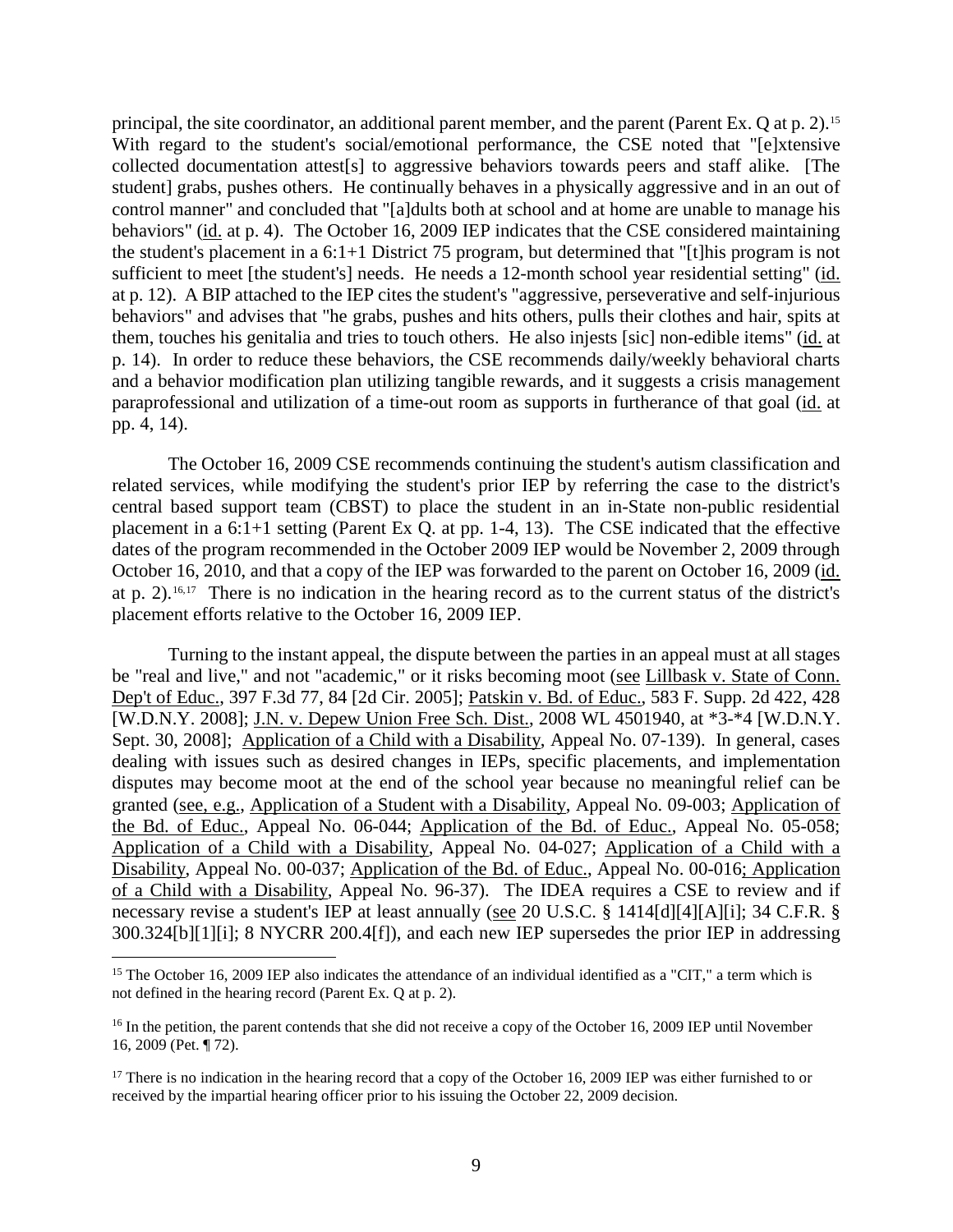the student's needs (see Application of the Bd. of Educ., Appeal No. 07-047; Application of a Child with a Disability, Appeal No. 06-070; Application of a Child with a Disability, Appeal No. 06- 060; Application of a Child with a Disability, Appeal No. 06-046; Application of the Bd. of Educ., Appeal No. 06-044; Application of the Bd. of Educ., Appeal No. 05-063). Exceptions to the mootness doctrine apply only in limited situations and are severely circumscribed (City of Los Angeles v. Lyons, 461 U.S. 95, 109 [1983]; Knaust v. City of Kingston, 157 F.3d 86, 88 [2d Cir. 1998]). Mootness may be raised at any stage of litigation (In re Kurtzman, 194 F.3d 54, 58 [2d Cir. 1999]; Application of a Child with a Disability, Appeal No. 07-139).

In this appeal, I conclude that there is no longer any live controversy relating to the parties' dispute over the program recommended by the district in the March and June 2009 IEPs as raised in the parent's August 17, 2009 due process complaint notice (see Parent Ex. A). The hearing record reveals that the March and June 2009 IEPs that were the subject of the parent's due process complaint notice and are before me on appeal have been superseded by the October 16, 2009 IEP, which recommended a residential placement.<sup>18</sup> I note that in her due process complaint notice, the parent maintained that a "residential setting is the [LRE] in which [the student] can make reasonable academic and emotional progress" (Parent Ex. A at p. 2); in the October 16, 2009 IEP, the district recommends a residential placement (Parent Ex. Q at pp. 1, 12).<sup>19</sup> Here, the hearing record demonstrates that the IEPs in dispute have been superseded, the superseding IEP is not in dispute in this appeal, but rather is being disputed in another forum, and the superseding IEP is substantially different from the IEP disputed herein. Moreover, the record herein reflects that the superseding IEP was based, in part, on additional evaluative data that was not before the impartial hearing officer below and is not before me on appeal. Because the October 16, 2009 IEP, which recommended a different program than the March and June 2009 IEPs, supersedes both the March and June 2009 IEPs, the parent has no reasonable expectation that the student could be subject to the same action again.

Based upon the foregoing, I am constrained to conclude that the parent's claims relating to the March 19, 2009 and June 19, 2009 IEPs have been rendered moot and need not be further addressed here. A State Review Officer is not required to make a determination that is academic or which will have no actual impact upon the parties (Application of a Student with a Disability, Appeal No. 09-032; Application of a Child with a Disability, Appeal No. 07-077; Application of the Bd. of Educ., Appeal No. 06-044; Application of a Child with a Disability, Appeal No. 02-

<sup>&</sup>lt;sup>18</sup> I make no determination regarding the appropriateness of the October 16, 2009 IEP in this appeal.

<sup>&</sup>lt;sup>19</sup> I note that the parties do not dispute the continuation of the student's related services from the June 19, 2009 IEP. Because the parent did not appeal the impartial hearing officer's determination that the recommended related services proposed by the district in the June 19, 2009 IEP were appropriate, this aspect of the impartial hearing officer's October 22, 2009 decision is final and binding upon the parties (34 C.F.R. § 300.514[a]; 8 NYCRR 200.5[j][5]; see Application of a Student with a Disability, Appeal No. 09-096; Application of a Student with a Disability, Appeal No. 09-079; Application of the Bd. of Educ., Appeal No. 09-057; Application of a Student with a Disability, Appeal No. 09-013; Application of a Student with a Disability, Appeal No. 08-073; Application of a Student with a Disability, Appeal No. 08-046; Application of the Dep't of Educ., Appeal No. 08-025; Application of a Student with a Disability, Appeal No. 08-013; Application of a Child with a Disability, Appeal No. 07-050; Application of a Child with a Disability, Appeal No. 07-026; Application of a Child Suspected of Having a Disability, Appeal No. 06-092; Application of a Child with a Disability, Appeal No. 06-085; Application of a Child with a Disability, Appeal No. 04-024; Application of a Child with a Disability, Appeal No. 03-108; Application of a Child with a Disability, Appeal No. 02-100).